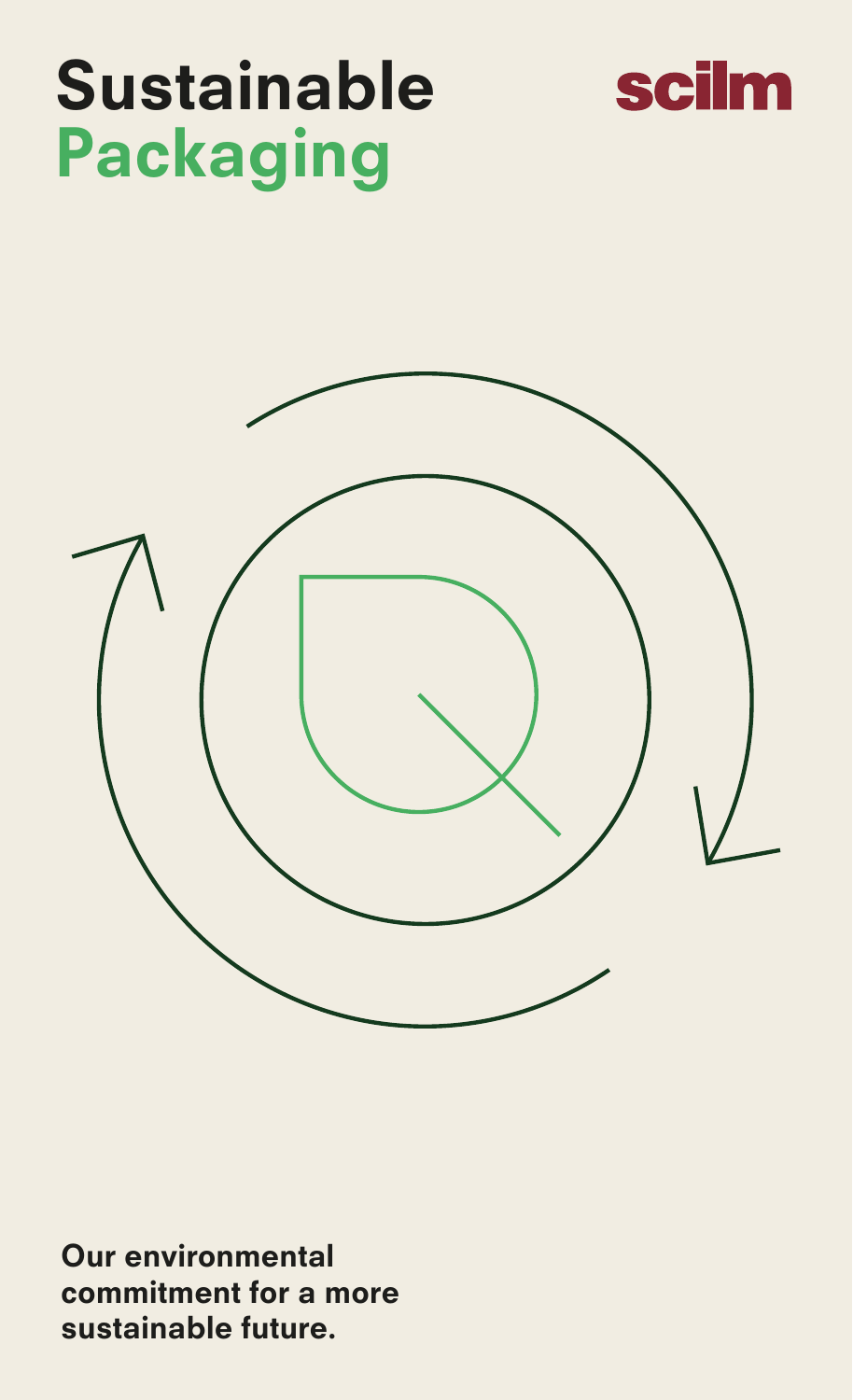### A year-long project with the aim to rationalize all packaging

In 2021, Scilm embarked on a path intended to optimise the eco-sustainability of the packaging it uses. The solutions implemented have allowed us to minimise our environmental impact in this regard while still providing good protection for products sent.

The interventions described here involved more than twenty packaging product codes that have been replaced or modified.

#### Researching alternative materials

which is difficult to reuse and expensive to dispose of, replacing it with eco-compatible materials.

Our main goal was to gradually phase out polystyrene, a material with

#### Reduction in variety

a high environmental impact, We have made a gradual transition from plastic (PP or PE) to paper /cardboard in order to reduce the environmental footprint and facilitate composting. Where this was not possible, we switched from virgin plastic to regenerated plastic.

#### We have focused on reducing the thicknesses of plastic films in order to limit the use of this material, and generally to reduce packaging that is not strictly

Reduction in quantity

necessary.

#### Action taken regarding polystyrene

## Recycled cardboard for empty spaces: taking many new opportunities.



Until recently, we used fillers in expanded polystyrene chips for empty spaces in packages. We are now using cardboard recovered from packaging already used in-house, which is processed to increase its volume.

### Honeycomb cardboard: hard-wearing, lightweight, 100% recyclable.



Dividers: transition from polystyrene to honeycomb cardboard, an exceptional material that provides excellent shock absorption.

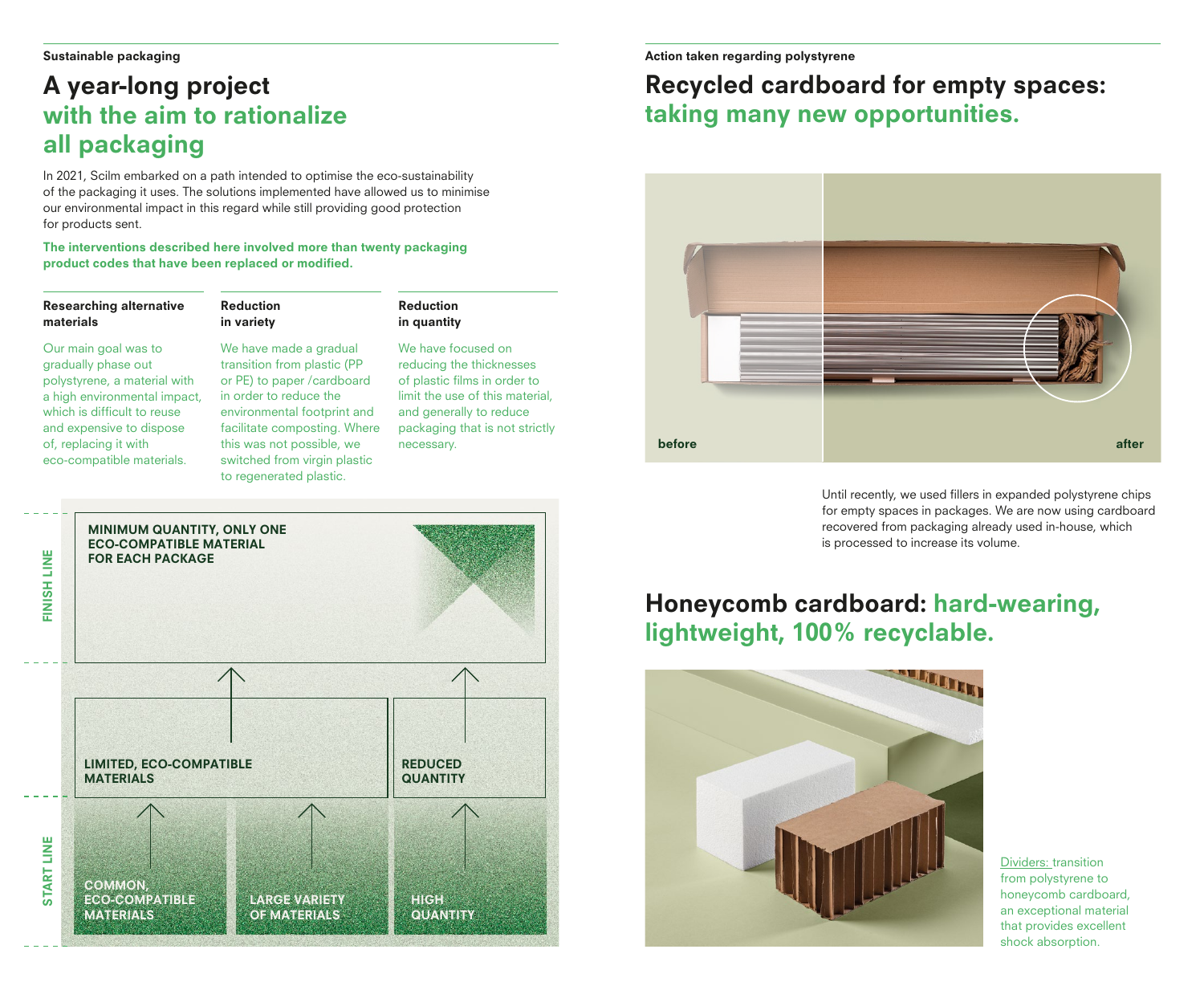## Cardboard corner protectors: protection against all kinds of impact, including impacts on the eco-system.

Essential for handling, transport and storage, corner protectors were previously made of rigid plastic. As a result of our environmental rationalisation project, polypropylene (PP) and polyethylene (PE) have been replaced by folded die-cut recycled cardboard.



## Ecological paper tape: glued to sustainability.

All our packaging is now sealed with paper tape, which has replaced traditional polypropylene



# Kraft paper instead of plastic films: protecting products and the environment.



Our profiles, previously separated from each other using a plastic film, are now separated by sheets of long-fibre Kraft paper, combining high resistance with eco-compatibility.

Where it was not possible to replace plastic with paper, in order to maintain the quality of the product, we have decreased the thickness of the protective films and converted to PE

 $3 17$  nm<sup>2</sup> 23 μ<sup>m</sup>



before after

By reducing the thickness of plastic films, we have managed to save 6 quintals of PE and have reduced the use of plastic by a further 26%.